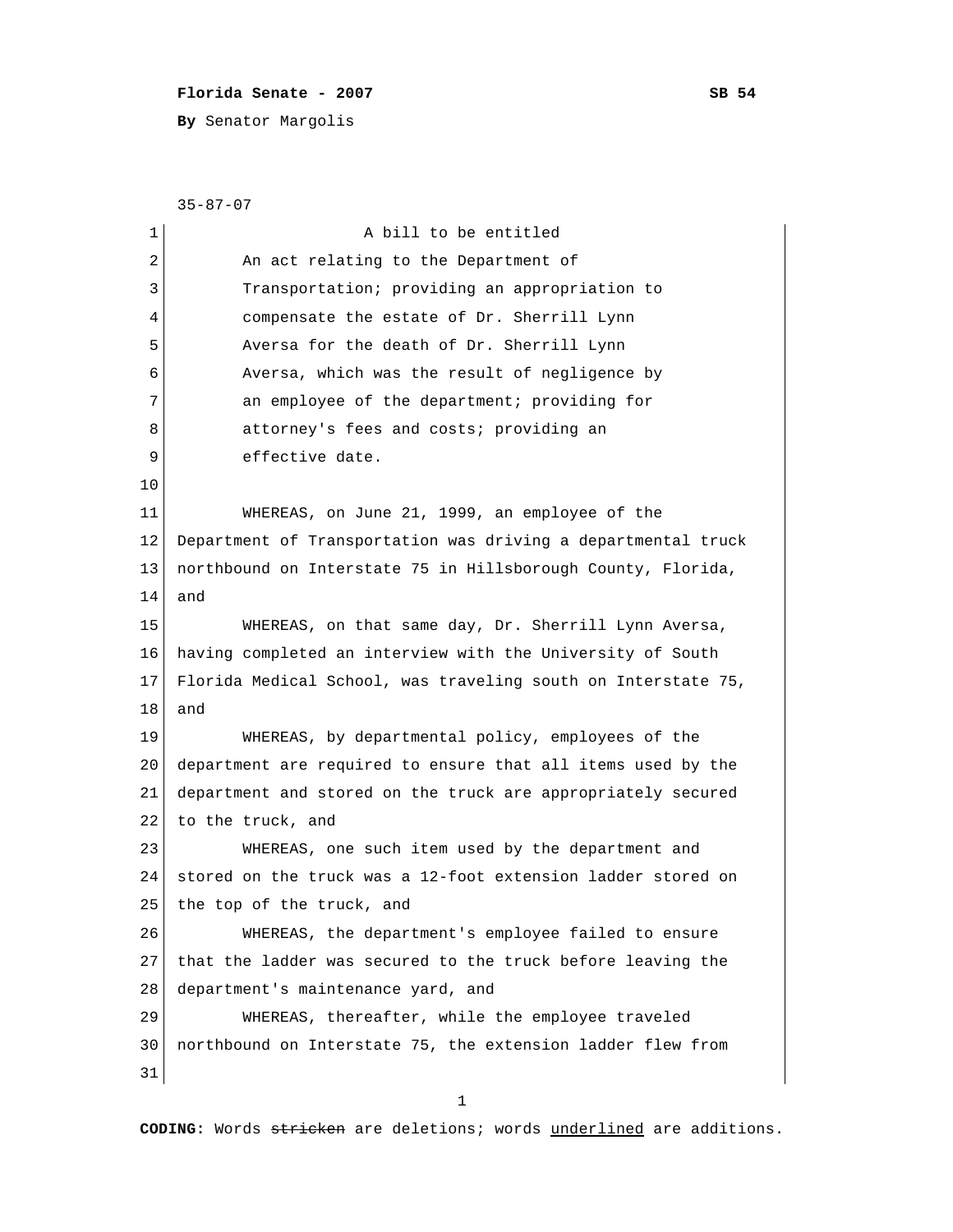**Florida Senate - 2007** SB 54 35-87-07

 1 the roof of the truck into the northbound traffic following 2 the department's truck, and 3 WHEREAS, the driver to the rear of the department's 4 truck swerved to avoid hitting the extension ladder which came 5 directly at the driver in her lane of Interstate 75, and 6 WHEREAS, as a result of the swerving movements, the 7 driver of the car behind the department's truck lost control 8 of her vehicle, veered to the left, crossed the Interstate 75 9 median, and struck Dr. Aversa's vehicle, killing Dr. Aversa 10 instantly, and 11 WHEREAS, as a result of these events, the estate of Dr. 12 Aversa brought suit against the Department of Transportation 13 for the negligence causing the death of Dr. Aversa, and 14 WHEREAS, after 3 years of litigation, the department 15 admitted liability for the accident and agreed to settle the 16 case, and 17 WHEREAS, the parties agreed to a consent judgment 18 solely against the department, with no comparative negligence 19 finding against any other party, in the amount of \$797,500, 20 and 21 WHEREAS, the Department of Transportation has paid 22 \$100,000 to the estate of Dr. Sherrill Lynn Aversa under the 23 statutory limits of liability set forth in s. 768.28, Florida 24 Statutes, NOW, THEREFORE, 25 26 Be It Enacted by the Legislature of the State of Florida: 27 28 Section 1. The facts stated in the preamble to this 29 act are found and declared to be true. 30 Section 2. The sum of \$697,500 is appropriated from 31 the General Revenue Fund to the Department of Transportation,

**CODING:** Words stricken are deletions; words underlined are additions.